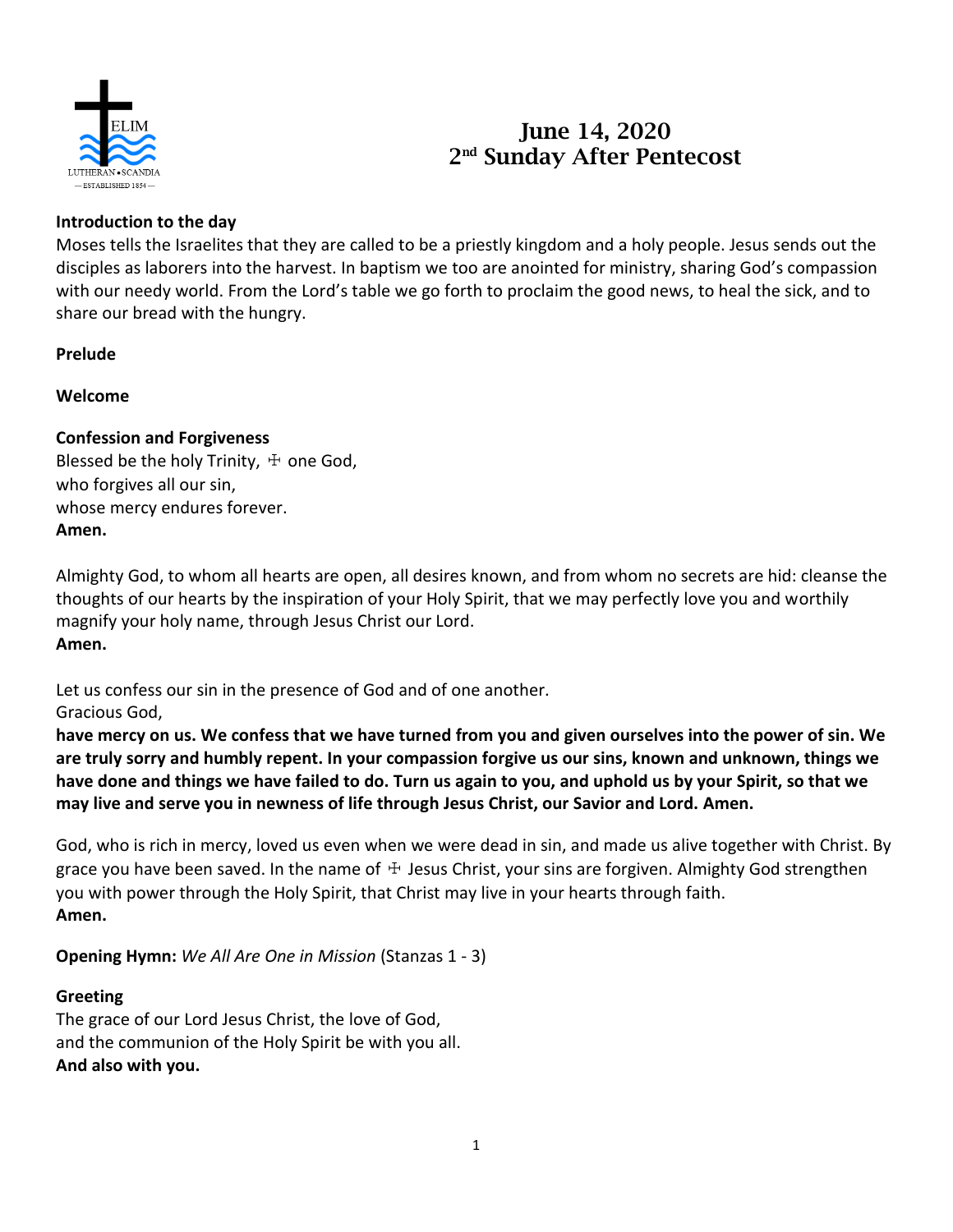## **Prayer of the Day**

God of compassion, you have opened the way for us and brought us to yourself. Pour your love into our hearts, that, overflowing with joy, we may freely share the blessings of your realm and faithfully proclaim the good news of your Son, Jesus Christ, our Savior and Lord. **Amen.**

**Reading:** Romans 5:1-8 (See Page 3)

**Gospel:** Matthew 9:35--10:8 [9-23] (See Page 4)

**Sermon** (Pastor Meredith McGrath)

**Hymn of the Day:** *Will You Come and Follow Me (The Summons)* (Stanzas 1 and 5)

#### **Creed**

**I believe in God, the Father almighty, creator of heaven and earth. I believe in Jesus Christ, God's only Son, our Lord, who was conceived by the Holy Spirit, born of the virgin Mary, suffered under Pontius Pilate, was crucified, died, and was buried; he descended to the dead. On the third day he rose again; he ascended into heaven, he is seated at the right hand of the Father, and he will come to judge the living and the dead. I believe in the Holy Spirit, the holy catholic church, the communion of saints, the forgiveness of sins, the resurrection of the body, and the life everlasting. Amen.**

## **Prayers of Intercession**

Called into unity with one another and the whole creation, let us pray for our shared world.

Holy One, you bring us together and call us your own. Bless theologians, teachers, and preachers who help us grow in faith (*following the examples of Basil the Great, Gregory of Nyssa, Gregory of Nazianzus, and the teacher Macrina, whom we commemorate today*). Guide your church, that we might be a holy people. Hear us, O God. **Your mercy is great.**

Holy One, the whole earth is yours. Where there is fire, bring cool air and new growth. Where there is flooding, bring abatement. Where there is drought, bring rain. Inspire us to care for what you have provided. Hear us, O God. **Your mercy is great.**

Holy One, we have created divisions you will not own. In places of conflict (*especially*), raise up leaders who work to develop lasting peace and reconciliation. Encourage organizations and individuals who care for all forced to leave their homes. Hear us, O God. **Your mercy is great.**

Holy One, you care for those who are harassed and helpless. Protect and defend those who are abused. Heal those who are sick. Feed all who hunger. Empower all whose voices go unheard, and help us respond to the pressing needs of our neighbors. Hear us, O God. **Your mercy is great.**

Holy One, you provide a plentiful harvest of gifts and resources. Prepare us to labor and gather the fruits of this congregation, that we might discover new ways of living. Minister to us in our work, that we do not lose heart. Hear us, O God. **Your mercy is great.**

Holy One, you bring all people to yourself. We give thanks for the holy people who have gone before us (*especially*). Sustain us in your mission until the day you bear us up to join the saints in light. Hear us, O God. **Your mercy is great.**

Receive these prayers, O God, and those too deep for words; through Jesus Christ our Lord. **Amen.**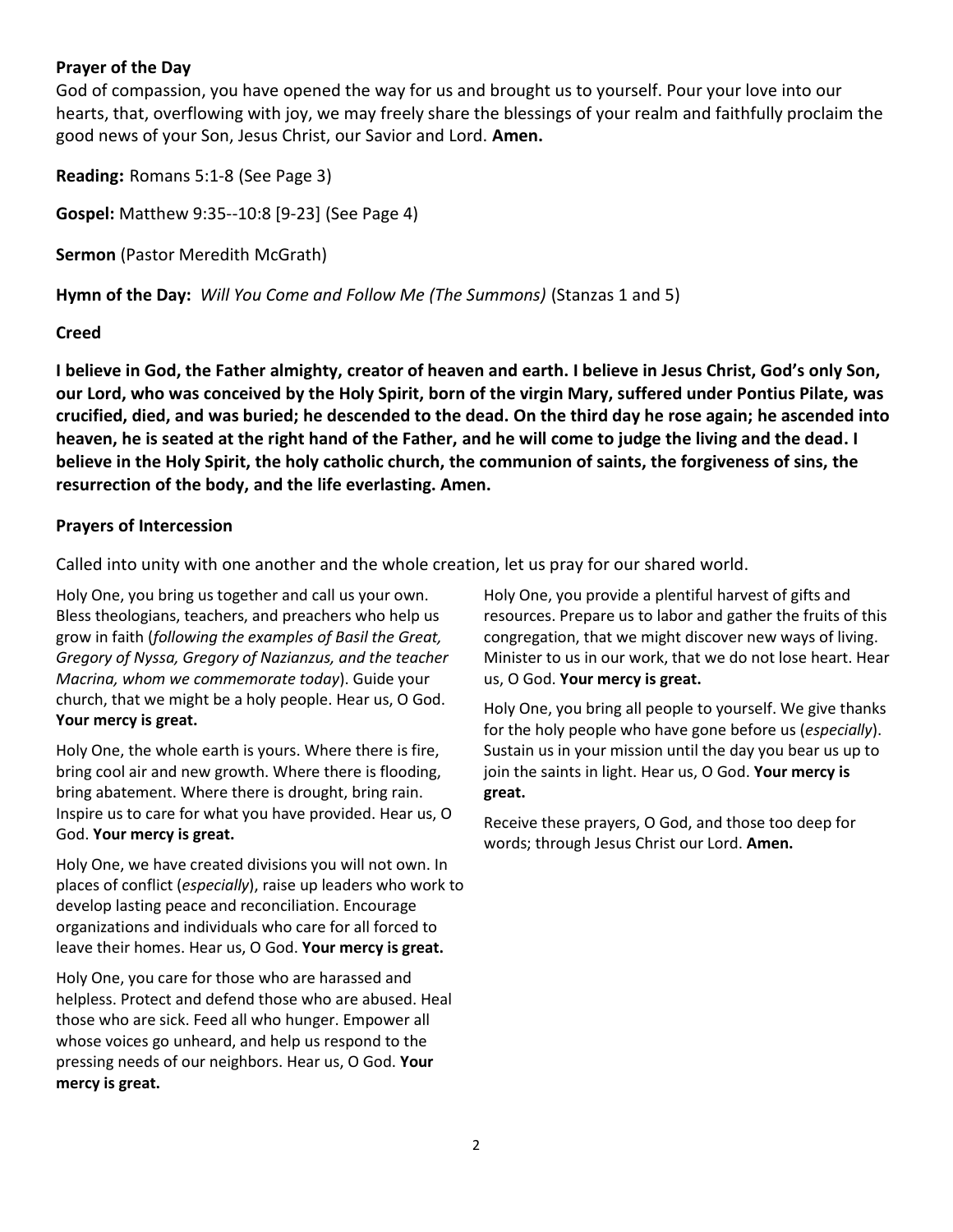**Our Father, who art in heaven, hallowed be thy name, thy kingdom come, thy will be done, on earth as it is in heaven. Give us this day our daily bread; and forgive us our trespasses, as we forgive those who trespass against us; and lead us not into temptation, but deliver us from evil. For thine is the kingdom, and the power, and the glory, forever and ever. Amen.**

## **Postlude**

## **Lectionary Readings For Sunday, June 14, 2020**

## **First Reading: Exodus 19:2-8a**

*At Sinai God assured Israel, "You shall be my treasured possession," and commissioned them to serve as mediating priests for the nations. The people commit themselves completely to God's will.*

 $2$ [The Israelites] had journeyed from Rephidim, entered the wilderness of Sinai, and camped in the wilderness; Israel camped there in front of the mountain.<sup>3</sup>Then Moses went up to God; the Lord called to him from the mountain, saying, "Thus you shall say to the house of Jacob, and tell the Israelites: <sup>4</sup>You have seen what I did to the Egyptians, and how I bore you on eagles' wings and brought you to myself. <sup>5</sup>Now therefore, if you obey my voice and keep my covenant, you shall be my treasured possession out of all the peoples. Indeed, the whole earth is mine, <sup>6</sup>but you shall be for me a priestly kingdom and a holy nation. These are the words that you shall speak to the Israelites."

 $^7$ So Moses came, summoned the elders of the people, and set before them all these words that the Lord had commanded him. <sup>8a</sup>The people all answered as one: "Everything that the Lord has spoken we will do."

## **Psalm: Psalm 100**

- $1$ Make a joyful noise to the Lord, all you lands!
- <sup>2</sup>Serve the Lord with gladness; come into God's presence with a song.
- $3$ Know that the Lord is God, our maker to whom we belong;
- we are God's people and the sheep of God's pasture.
- ${}^{4}$ Enter the gates of the Lord with thanksgiving and the courts with praise; give thanks and bless God's holy name.
- $5$ Good indeed is the Lord, whose steadfast love is everlasting, whose faithfulness endures from age to age.

## **Second Reading: Romans 5:1-8**

*We are no longer God's enemies but have peace with God because we were brought into a right relationship with God through Christ's death.*

<sup>1</sup>Since we are justified by faith, we have peace with God through our Lord Jesus Christ, <sup>2</sup>through whom we have obtained access to this grace in which we stand; and we boast in our hope of sharing the glory of God.  $3$ And not only that, but we also boast in our sufferings, knowing that suffering produces endurance,  $4$ and endurance produces character, and character produces hope, <sup>5</sup>and hope does not disappoint us, because God's love has been poured into our hearts through the Holy Spirit that has been given to us.

 ${}^6$ For while we were still weak, at the right time Christ died for the ungodly. <sup>7</sup>Indeed, rarely will anyone die for a righteous person—though perhaps for a good person someone might actually dare to die. <sup>8</sup>But God proves his love for us in that while we still were sinners Christ died for us.